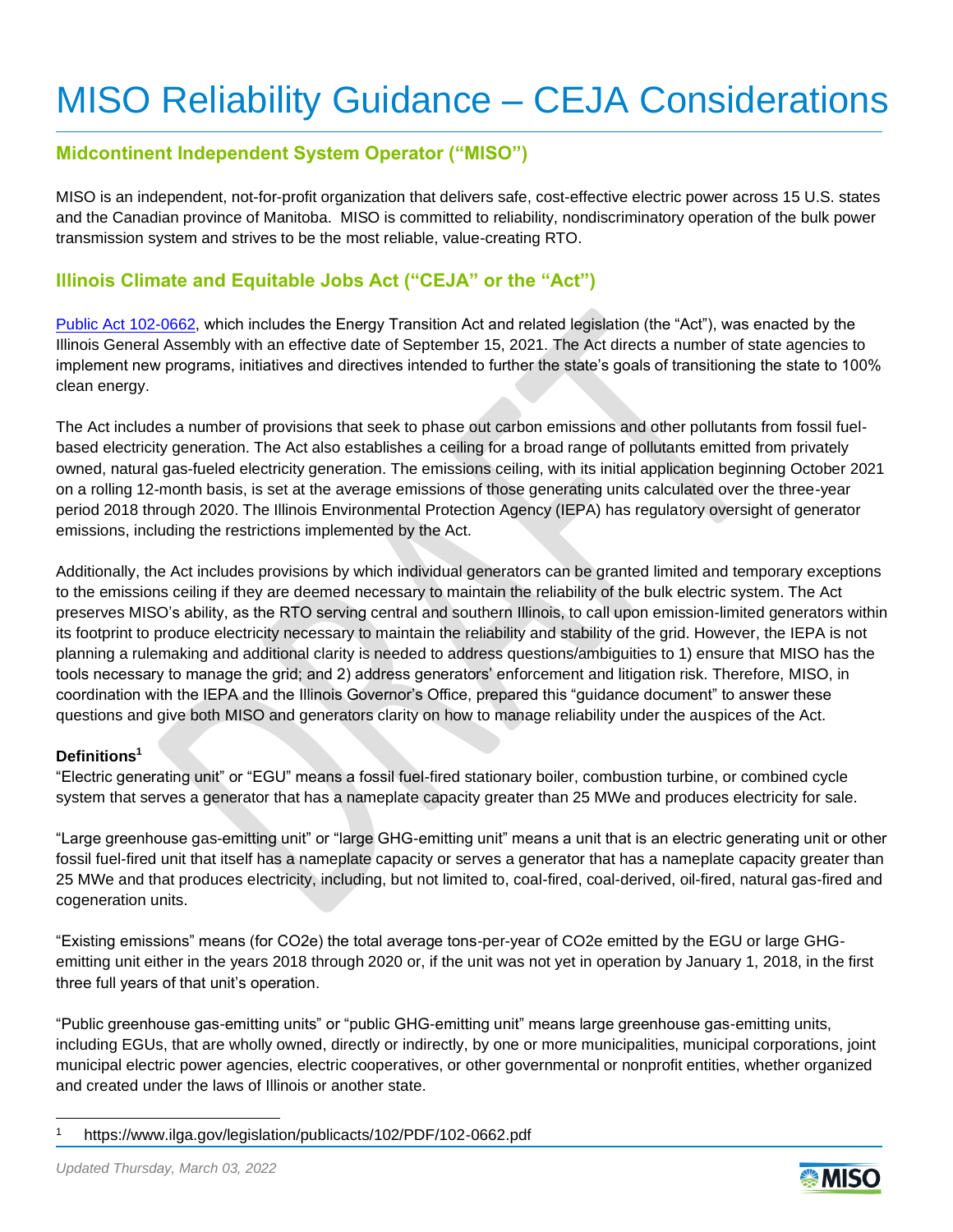## **Relevant Statutory Provisions Regarding Emissions Ceilings for Private Natural Gas Generation<sup>2</sup>**

- Establishing an Emissions Ceiling for Non-Public Natural Gas Generators
	- o 415 ILCS 5/9.15: Subsection (k-5)

No EGU or large greenhouse gas-emitting unit that uses gas as a fuel and is not a public GHG-emitting unit may emit, in any 12-month period, CO2e or copollutants in excess of that unit's existing emissions for those pollutants. SB2408 p.920

- Emissions Exceptions for Reliability
	- o 415 ILCS 5/9.15: Subsection I

Notwithstanding subsections (g) through (k-5), large GHG-emitting units including EGUs may temporarily continue emitting greenhouse gases after any applicable deadline specified in any of subsections (g) through (k-5) if it has been determined, as described in paragraphs one and two of this subsection, that ongoing operation of the EGU is necessary to maintain power grid supply and reliability or ongoing operation of large GHG-emitting unit that is not an EGU is necessary to serve as an emergency backup to operations.

o 415 ILCS 5/9.15: Subsection I (2)

If any EGU or large GHG-emitting unit that is a participant in a regional transmission organization receives notice that the regional transmission organization has determined that continued operation of the unit is required, the unit may continue operating until the issue identified by the regional transmission organization is resolved. The owner or operator of the unit must cooperate with the regional transmission organization in resolving the issue and must reduce its emissions to zero, consistent with the requirements under subsection (g), (h), (i), (j), (k), or (k-5), as applicable, as soon as practicable when the issue identified by the RTO is resolved.

# **MISO Possible Uses of Reliability Provisions**

The following are examples of cases that could trigger the CEJA reliability provisions. However, as the MISO Region evolves, there may be additional cases where units would be called upon to remain online.

- Capacity issues when the available resources on the system may not be sufficient to satisfy the demand
- As part of system restoration activities following a complete or partial interruption to the bulk electric system
- Generation required for MISO to satisfy thermal limit operating criteria
- Generation required for MISO to satisfy voltage operating criteria
- Minimal testing requirements for the four categories above or requirements of federal, state, or local authorities
- Outage management and resultant operating conditions
- Capacity issues arising from supply surplus conditions in the MISO Region

## **Reliability Provision Approach**

**1.** Capacity Issues - if MISO determines that the resources scheduled for an operating day are not sufficient to maintain the appropriate reserve levels for the MISO Region, or forecasted extreme weather conditions or other abnormal circumstances pose an imminent threat to the MISO Transmission System, then MISO would begin to implement capacity related operating and emergency procedures. These procedures include a series of declarations, alerts, warnings, and actions to be taken by our members to preserve the reliability of the MISO footprint. Actions may include deferring outages or maintenance, utilizing all available generation and requesting generation to operate above its maximum economic capability, or implementing Load Modifying Resources. For additional information about MISO's capacity related procedures, see SO-P-NOP-00-449 Conservative System Operations and SO-P-EOP-00-002 MISO Market Capacity Emergency available at: [https://www.misoenergy.org/markets-and-operations/reliability-information/reliability-operating-](https://www.misoenergy.org/markets-and-operations/reliability-information/reliability-operating-procedures/#t=10&p=0&s=&sd=)



<sup>2</sup> https://www.ilga.gov/legislation/publicacts/102/PDF/102-0662.pdf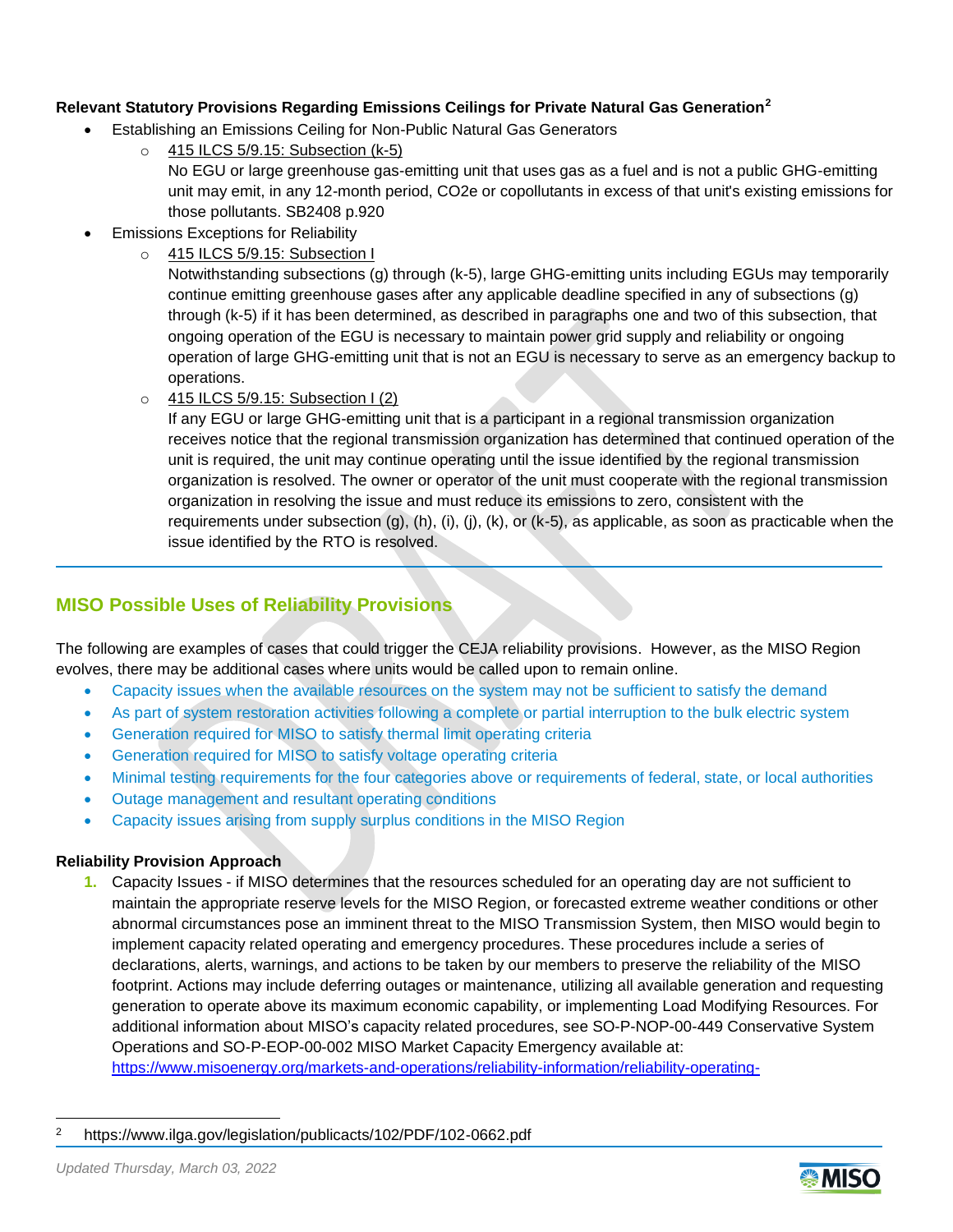[procedures/#t=10&p=0&s=&sd=](https://www.misoenergy.org/markets-and-operations/reliability-information/reliability-operating-procedures/#t=10&p=0&s=&sd=) under "Normal Operating Conditions" and "Emergency Operating Conditions", respectively.

- **2.** System Restoration following the complete or partial shutdown of the Transmission System, MISO works with its members to restore the integrity of the MISO Region as quickly as possible. The process may include utilizing Blackstart Units that are capable of starting without any external supply to form islands, building cranking paths to other generating units, nuclear stations, and critical gas facilities, restoring load, synchronizing and interconnecting islands to form larger islands and then ultimately interconnecting to outside areas and returning the system to normal operation. For additional information about how MISO would restore the system from a complete or partial shutdown, see SO-P-PSR-01 MISO Power System Restoration Plan available at [https://www.misoenergy.org/markets-and-operations/reliability-information/reliability-operating](https://www.misoenergy.org/markets-and-operations/reliability-information/reliability-operating-procedures/#t=10&p=0&s=&sd=)[procedures/#t=10&p=0&s=&sd=](https://www.misoenergy.org/markets-and-operations/reliability-information/reliability-operating-procedures/#t=10&p=0&s=&sd=) under "Restoration Documents."
- **3.** Thermal Operating Criteria the MISO Market is operated so that the loading on all MISO facilities are within their normal continuous ratings, and so that immediately following any single facility malfunction or failure, the loading on all remaining facilities can be expected to be within emergency ratings. One of the ways MISO controls the loading on facilities is by adjusting generation MW output via redispatch. This redispatch process generally involves reducing generation output in one part of the system while turning on or increasing generation in another part of the system. The generation resources which are selected are determined by the Security Constrained Economic Dispatch (SCED) package which selects units which have the desired reliability effect at the lowest cost. For additional information on MISO's use of SCED to manage congestion, see [https://cdn.misoenergy.org/20210930%20RSC%20Item%2009%20MISO%20Congestion%20Management%20Pr](https://cdn.misoenergy.org/20210930%20RSC%20Item%2009%20MISO%20Congestion%20Management%20Process592976.pdf) [ocess592976.pdf.](https://cdn.misoenergy.org/20210930%20RSC%20Item%2009%20MISO%20Congestion%20Management%20Process592976.pdf)
- **4.** Voltage Operating Criteria MISO operates all facilities under MISO's functional control such that no MISO monitored facility will violate normal limits on a continuous basis and that no monitored facility will violate emergency voltage limits following any simulated facility malfunction or failure. MISO, in conjunction with its Transmission Operators, controls the voltages on facilities in several ways including by adjusting generator reactive power (MVAR) output and by adjusting generation output via the redispatch process described above.
- **5.** Minimal Testing if generators have exceeded their emission limitations, they may still be required to test to ensure readiness for one of the above categories, including participation as a Capacity Resource through MISO's Planning Resource Auction ("PRA"). The testing (Generator Verification Test Capacity) is an annual requirement for MISO's PRA and generators operate for a very short period of time in order to satisfy the testing requirement. This would also include other minimal short-term testing to ensure compliance with all regulations, requirements, and permits of federal, state, and local authorities.
- **6.** Outage Management as generators or transmission lines are taken offline for various reasons (maintenance, upgrade, damage, etc), MISO can create an operating guide to manage the resultant operating conditions. An operating guide may rely on a unit to maintain system reliability.
- **7.** Supply Surplus if MISO determines that forecasted load or forecasted Regional Directional Transfer flows fall within a certain range, MISO would begin to implement Supply Surplus Emergency procedures. These procedures provide for backing down generation, but could require certain generation to remain online to some extent based on locational needs. For additional information on MISO's Supply Surplus Emergency procedure, see SO-P-EOP-00-003 MISO Supply Surplus Emergency available at: [https://www.misoenergy.org/markets-and](https://www.misoenergy.org/markets-and-operations/reliability-information/reliability-operating-procedures/#t=10&p=0&s=&sd=)[operations/reliability-information/reliability-operating-procedures/#t=10&p=0&s=&sd=](https://www.misoenergy.org/markets-and-operations/reliability-information/reliability-operating-procedures/#t=10&p=0&s=&sd=) under "Emergency Operating Conditions."

## **MISO Procedures for Excepted Generators**

# **Communicating and Scheduling EGU and Large GHG-Emitting Units for Reliability:**

(1) To help manage run hours, resource owners are encouraged to consult with the Independent Market Monitor ("IMM") to develop a Cost-Based (Consultative) Reference Level as detailed in MISO Business Practices Manual ("BPM") 009 – Market Monitoring and Mitigation, Section 6.9.1 (Methods to Calculate Reference Levels).

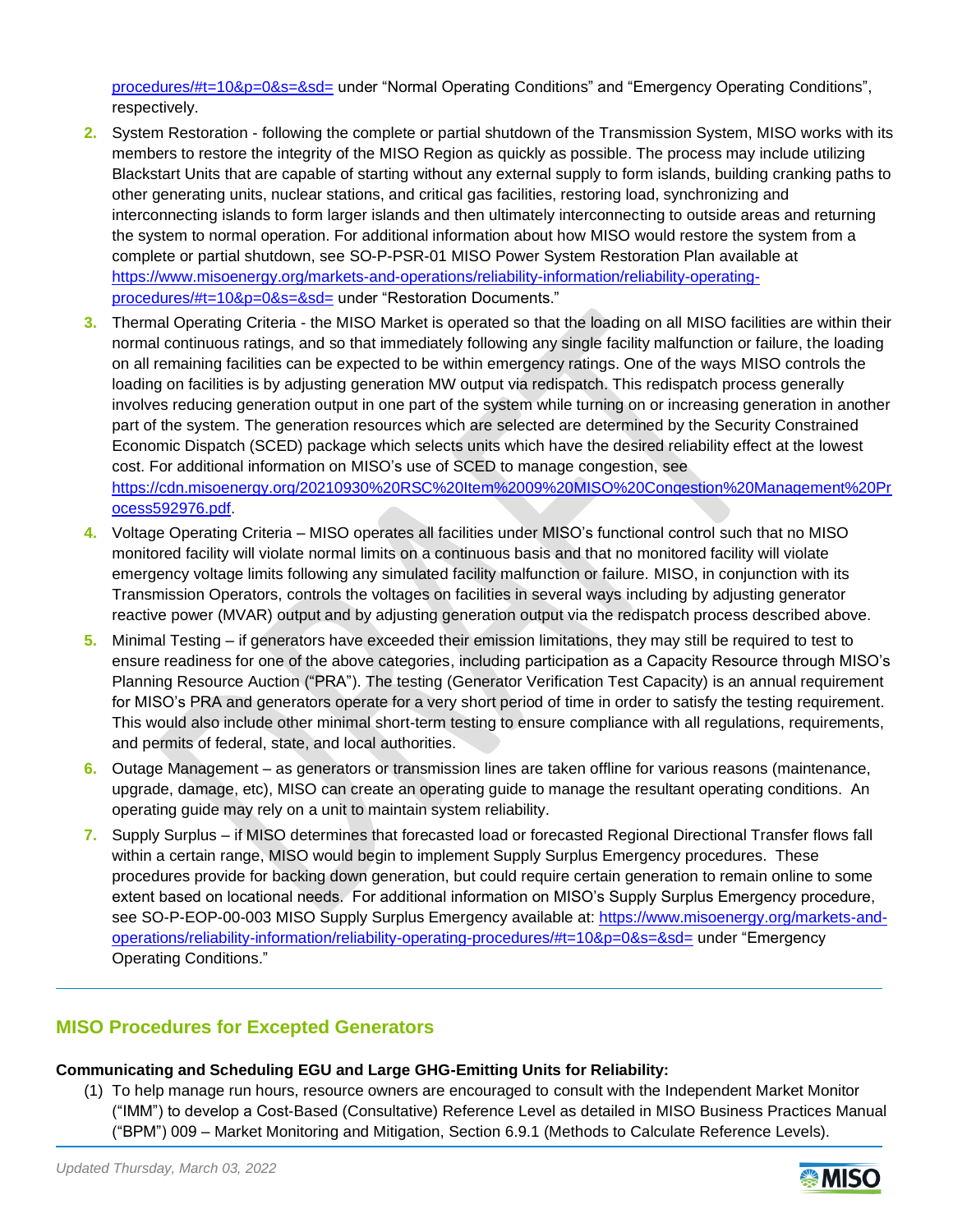- (2) If an EGU or large GHG-emitting unit reasonably anticipates not having sufficient run hours left as a result of emissions limits in CEJA Legislation, the unit will need to bid into the Day-Ahead and Real-Time Markets as "AME."
- (3) If MISO foresees the need to run an EGU or large GHG-emitting unit in the Illinois area for any of the reliability scenarios listed above, it will communicate this need to the applicable generation owner in accordance with the MISO BPMs and Reliability Operating Procedures.<sup>3</sup> Included in this communication will be the time (Eastern Standard) the unit is requested to begin generating, as well as the reason for the commitment (production, emergency, etc). Generation owners are provided this information through various mechanisms including a private portal whereby the generator owner can view their commitment details as noted above.
	- a. Both MISO and the generation owner will log this information
	- b. The generation owner will run the unit as instructed
- (4) In accordance with the MISO BPMs and Reliability Operating Procedures, MISO will continue to monitor system conditions and will then communicate to the generation owner when the unit is no longer needed for reliability and inform them the unit should be taken offline and stop generating.
	- a. The generation owner will then take the unit offline.
	- b. Both MISO and the generation owner will log this information.
- (5) Within thirty (30) days of an exception event, the generation owner will electronically submit to the appropriate Illinois government agency and copy MISO\* the following information:
	- a. The unit committed
	- b. The time the unit began operating
	- c. The time the unit stopped operating
	- d. The emissions attributable to this window of time

\*Due to the Confidentiality restrictions in the MISO Tariff, MISO is not permitted to release Market Participant Confidential Information such as unit run times or commitments.

# **MISO Emergency Procedure Communications**

During periods of actual or anticipated emergency conditions on the MISO transmission system, there are defined MISO operational procedures, as outlined in MISO's Reliability Operating Procedures and BPMs, to address the communication needs of MISO's stakeholders. These stakeholders include, among others, transmission and generation asset owners, demand-side resources (including Load Modifying Resources), state agencies, and the general public.

The following addresses how MISO will communicate with those state agencies that, due to their role, must understand any emergency conditions present on the MISO system potentially affecting their population.

### **Emergency Procedures in MISO System Operations**

Power system disturbances are most likely to occur as a result of loss of generating equipment, transmission facilities, or unexpected load changes that can drop voltage or stress the system. These disturbances may affect the reliable operation of the MISO system. It is MISO's responsibility to communicate when these events are foreseen, when they materialize, the corrective actions to be taken, and when the events subside. Communicating these events to our Illinois state agency constituencies will highlight the situations and scenarios in which MISO is most likely to direct emissionlimited generators to run for grid reliability and stability.

### **MISO Emergency Operating Procedures Terms**

- Many of the MISO Reliability Operating Procedures can be broken down into one of the following three categories:
	- Alerts may be issued one or more days prior to emergency procedures.



<sup>&</sup>lt;sup>3</sup> MISO's operating procedures for normal operating conditions, abnormal operating conditions, Emergency operating conditions, and restoration documents are referred to herein as "Reliability Operating Procedures" consistent with where stakeholders can find the documents on MISO's public website. These documents include, but are not limited to, MISO's SO-P-NOP-00-449 Conservative System Operations, SO-P-EOP-00-002 MISO Market Capacity Emergency, SO-P-EOP-00-003 MISO Supply Surplus Emergency, SO-P-EOP-00-004 Transmission System Emergency, and SO-P-PSR-01 MISO Power System Restoration Plan.